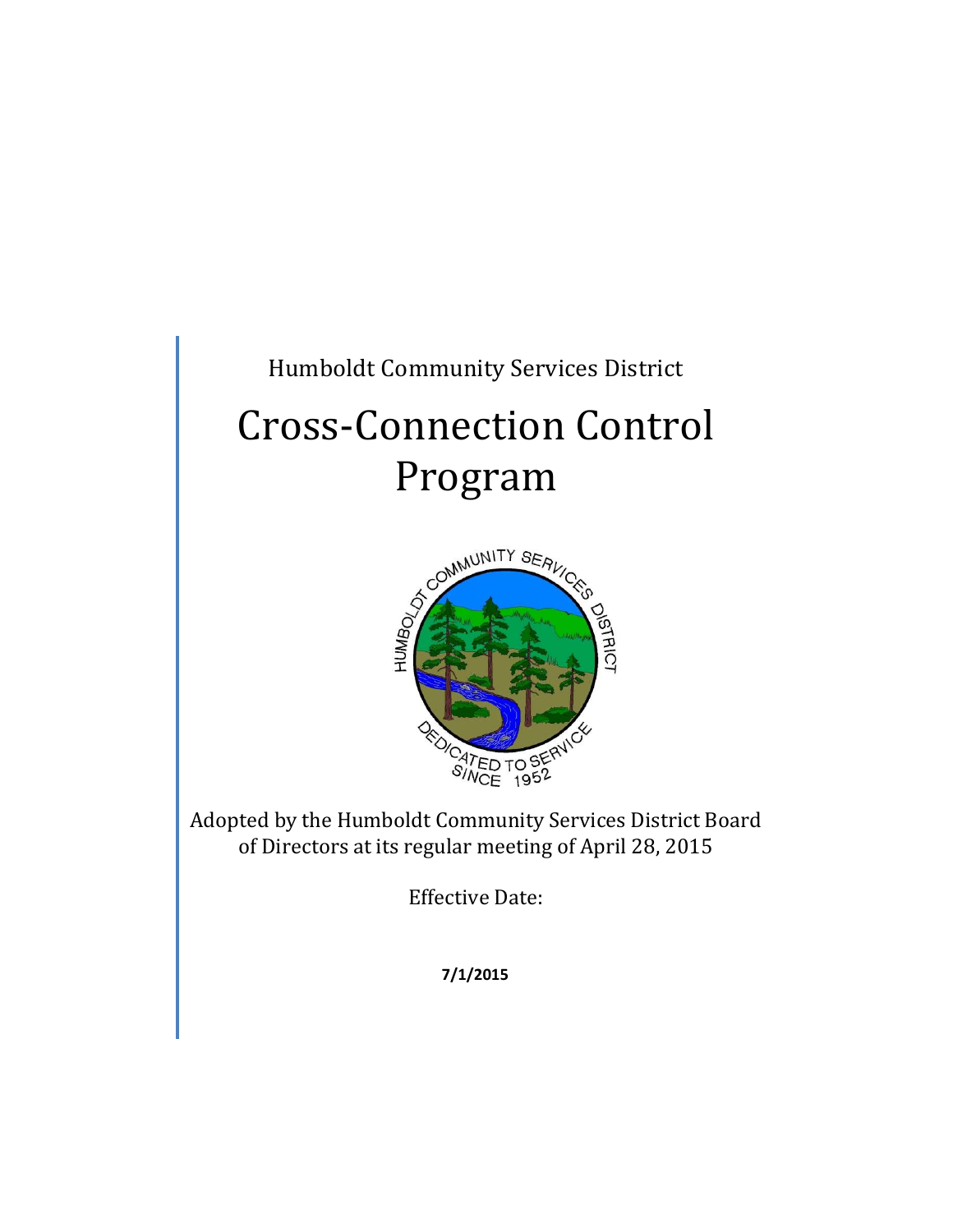## Table of Contents

| Section 8: Installation Requirements for Backflow Prevention Assemblies10 |
|---------------------------------------------------------------------------|
|                                                                           |
|                                                                           |
|                                                                           |
|                                                                           |
|                                                                           |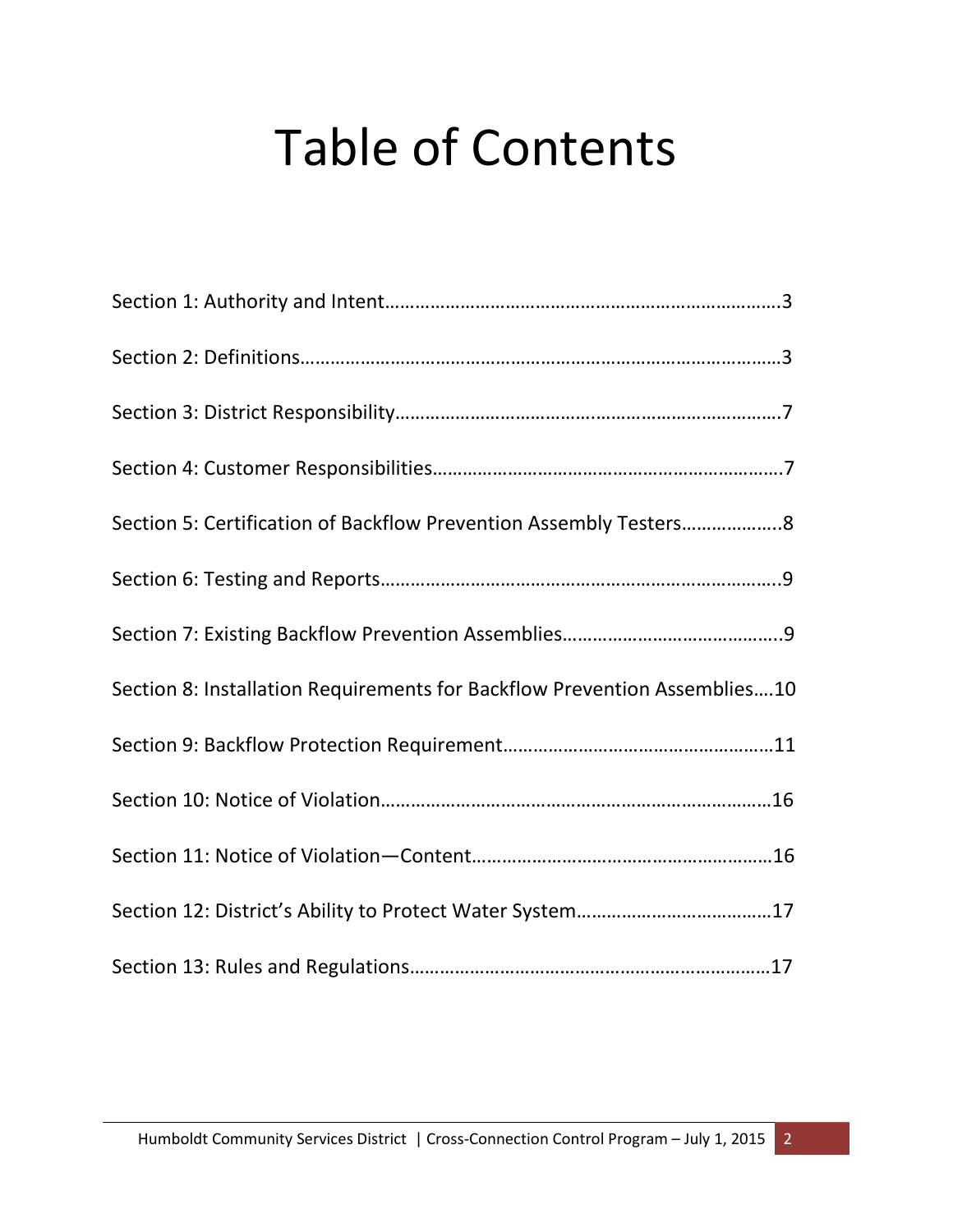#### **Section 1 Authority and Intent**

(a)This Program is adopted pursuant to Title 17, division 1, chapter V, sections 7583 through 7605, inclusive, of the California Code of Administrative Regulations, entitled "Regulations Relating to Cross-Connections," which sets forth rules and regulations governing crossconnections. In addition, this Program is adopted pursuant to Public Law 93-523 of the Safe Drinking Water Act of 1974, and H.C.S.D. Ordinance 4 section 146, amended by ordinance 88-1 Section 3 and Ordinance 2015-01.

(b)The H.C.S.D. Board of Directors declares that this Program is adopted for the following purposes:

(1) To protect the public potable water supply of Humboldt Community Services District (District) from the possibility of contamination or pollution by isolating within the water users internal distribution system or the water users private water system contaminants or pollutants which could backflow or back-siphon into the public water supply system;

(2)To promote the elimination or control of existing cross-connections, actual or potential, between a customer's potable water system and that customer's nonpotable water system, plumbing fixtures and/or industrial piping systems; and

(3)To provide for a continuing program of cross-connection control which systematically and effectively prevents the contamination or pollution of all potable water systems.

#### **Section 2 Definitions**

**"Air Gap Separation (AG)"** The unobstructed vertical distance through the free atmosphere between the lowest opening from any pipe or faucet supplying water to a tank, plumbing fixture, or other device and the flood level rim of the receptacle, and must be at least double the diameter of the supply pipe measured vertically above the flood level rim of the vessel. In no case may the gap be less than one (1) inch.

**"Approved"** As used in reference to a type of backflow prevention assembly or methods will mean an approval by the District.

**"Approved Backflow Prevention Assembly"** A backflow prevention assembly tested and approved by the Foundation for Cross-Connection Control and Hydraulic Research of the University of Southern California.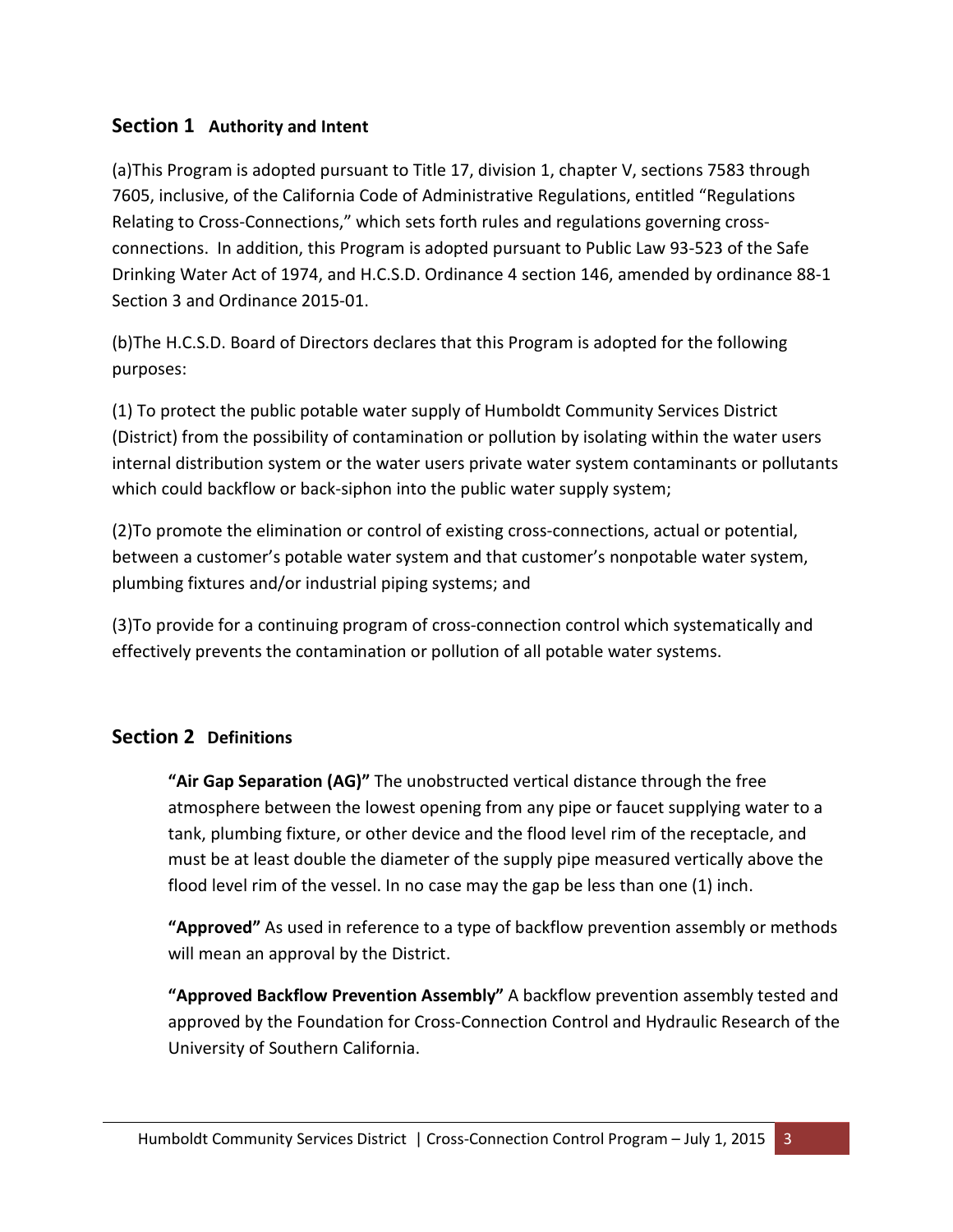**"Atmospheric Vacuum Breaker (AVB)**" Consists of an air inlet valve, a check seat and an air inlet port(s). May only be used to prevent backsiphonage. Must be installed at least six inches above all downstream piping and outlets. Additionally, may not be subjected to continuous pressure. It may only be in use for twelve out of any twenty-four hour period and may have no shutoff valves or control valves downstream. AVB is a nontestable device.

**"Auxiliary Water Supply"** Any water supply on or available to the premises other than District's water system. These auxiliary waters may include water from another purveyor's potable water system or any natural source such as a well, spring, river, stream, ponds, ect., or "used water" or "industrial fluids."

**"AWWA"** American Water Works Association

**"Backflow"** The reversal of the flow of water or other liquids, mixtures, gases, or other substances into or toward District's water system from any source or sources.

**"Back Pressure"** Any elevation of pressure in the downstream piping system (by pump, elevation of piping, or steam and/or air pressure) above the supply pressure at the point of consideration which would cause or tend to cause a reversal of the normal flow through the backflow prevention assembly.

**"Backflow Prevention Assembly"** An assembly used to prevent backflow into a potable water system.

**"Back Siphonage"** A form of backflow due to a reduction in system pressure which causes a negative or sub-atmospheric pressure to exist at a site in the water system.

**"Certified Backflow Prevention Assembly Tester"** A person who has proven his or her competency in testing, repair, and making test reports on approved backflow prevention assemblies to the satisfaction of District's General Manager or his/her designee. They will be currently certified by an organization recognized by the California Department of Health Services (D.H.S.)

**"Consumers", "Customer" or "User"** The owner or operator of a private water system served from District's water system.

**"Contamination"** An impairment of the quality of the water which creates an actual hazard to the public health through poisoning or through the spread of disease by sewage, industrial fluids, or waste.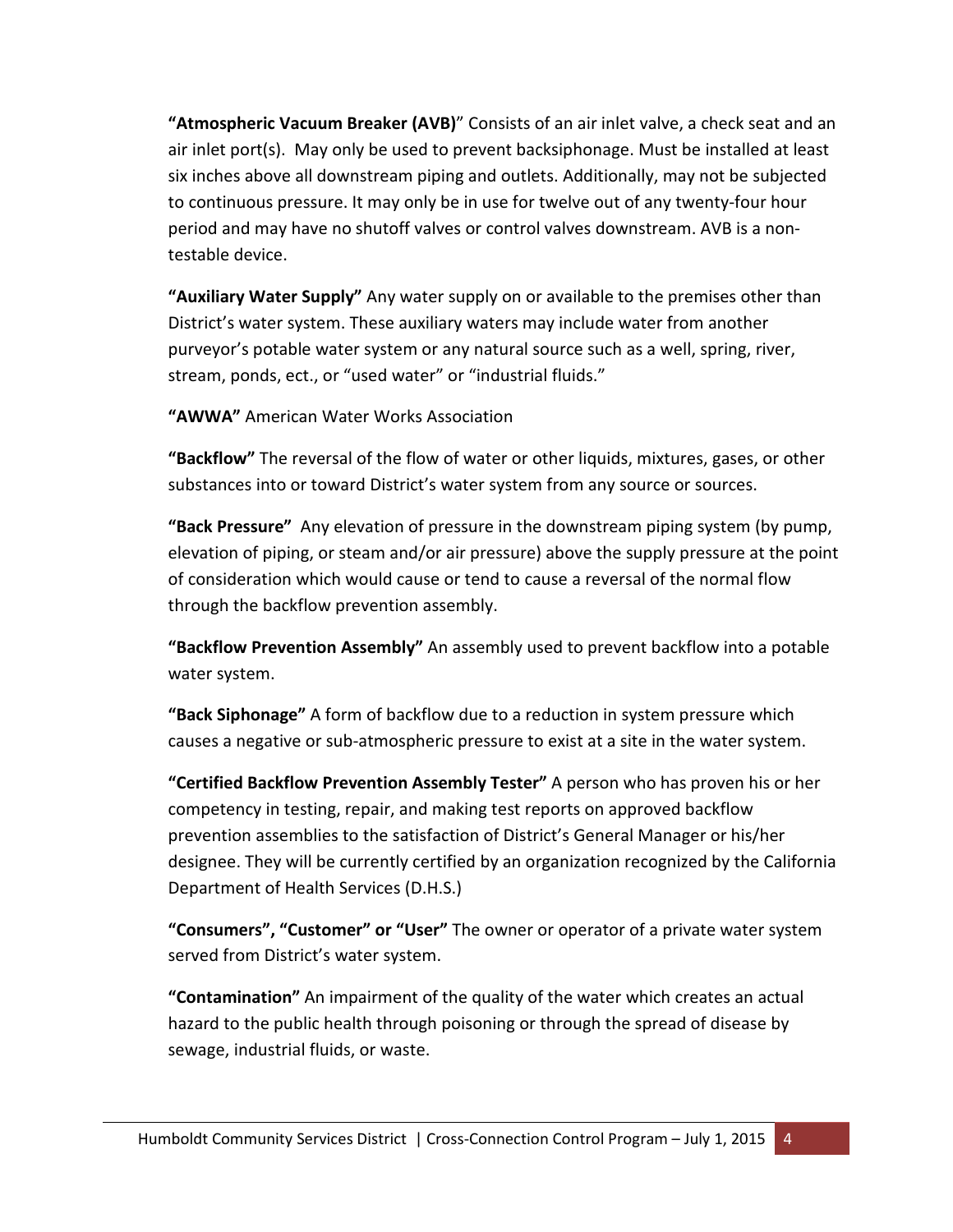**"Cross-Connection"** Any unprotected actual or potential connection or structural arrangement between District's water system and any other source or system through which it is possible to introduce into any part of the potable system any used water, industrial fluid, gas or substance other than the intended potable water with which the system is supplied. Bypass arrangements, jumper connections, removable sections, swivel or change over devices and other temporary or permanent devices through which or because of which "backflow" can or may occur are considered to be crossconnections.

**"Cross-Connection Control Specialist"** As defined and certified by the Cal-Nevada Section of AWWA who meets all other requirements set forth in Title 17. This employee will administer the policy.

 **"Degree of Hazard"** Will be derived from the evaluation of conditions within a system which can be classified as either a pollutional (non-health) or a contamination (health) hazard.

**"Double Check Valve Assembly (DC)"** An assembly composed of two independently acting approved check valves, including tightly closing shutoff valves attached on each end of the assembly and fitted with properly located test cocks available for testing the water tightness of each check valve.

**"H.C.S.D. district office"** Is located at 5055 Walnut Dr. Cutten, CA 95534 (707)443-4559

**"Point of Service"** The terminal end of District's water system, where District loses jurisdiction and sanitary control over the water at its point of delivery to the consumer's water system.

**"Pressure Vacuum Breaker (PVB)"** Consists of an internally loaded check valve, a loaded air inlet valve, two resilient seated shutoff valves and two resilient seated test cocks for field-testing and maintenance. PVB's may only be used to prevent back siphonage. Must be installed at least twelve inches above all downstream piping and outlets; it may be used under continuous pressure.

**"Reduced Pressure Principal Backflow Prevention Assembly (RP)"** An assembly containing two independently acting approved check valves together with a hydraulically operating, mechanically independent pressure differential relief valve located between the check valves and at the same time below the first check valve, two shutoff valves, and equipped with the necessary appurtenances for testing. The device must operate to maintain the pressure in the zone between the two check valves, less than the pressure on the public water system side of the device. At cessation of normal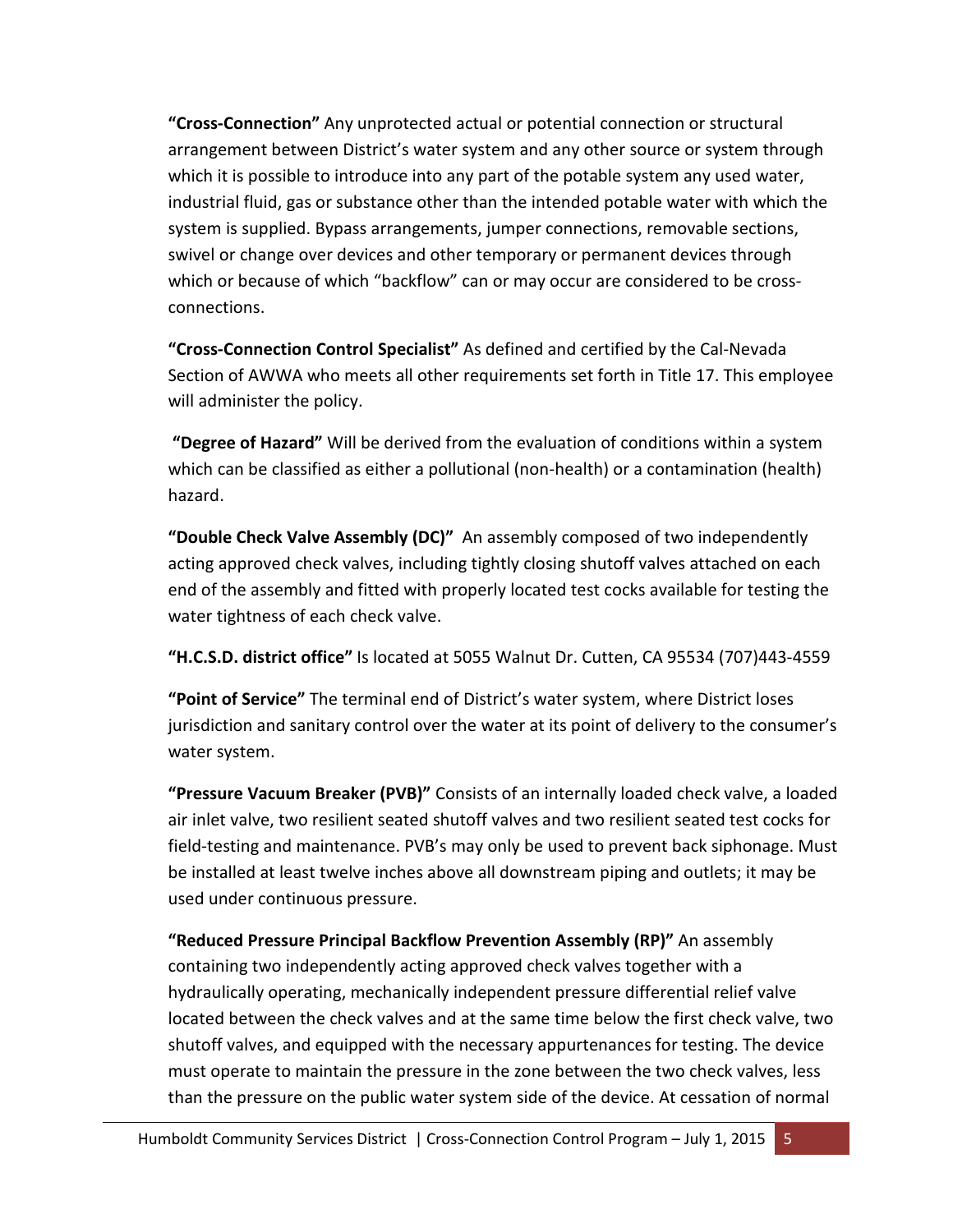flow, the pressure between the check valves must be less than the supply pressure. In the case of leakage of either check valve the differential relief valve must operate to maintain the reduced pressure by discharging to the atmosphere. When the inlet pressure drops below two pounds per square inch, the relief valve must open to the atmosphere thereby providing an atmospheric zone between the two check valves. A three pound buffer must exist between the first check valve reading and the opening point of the relief valve during testing procedures to pass inspection.

**"Thermal Expansion"** The resulting effect when water in a closed system, such as a piping system downstream of a backflow preventer heats up. In effect, the heat causes the water volume to expand, but since the system is closed, the pressure increases.

**"Title 17"** The State of California Administrative Code, Title 17-Public Health

 **"Unapproved Water Supply"** A water supply which has not been approved for human consumption by the California Department of Health Services.

**"U.S.C. Foundation"** Will mean the University of Southern California Foundation for Cross-Connection Control and Hydraulic Research

**"Used Water"** Any water supplied by a water purveyor from a public potable water system to a consumer's water system after is has passed through the service connection and is no longer under the control of the water purveyor.

**"Water, non-potable"** Water which is not safe for human consumption or which is of questionable potability.

**"Water, potable"** Any water which, according to recognized standards, is safe for human consumption.

**"Water Purveyor"** Will mean District

**"Water Service Connection"** Will mean District's water pipe and appurtenances from District's water main to the point of service.

**"Water Service Line Protection"** Protection of the public water system achieved through the installation of an approved backflow prevention assembly at, or as near as is practical, at the "point of service" as defined in this section.

**"Water User"** Any person obtaining water from the public water supply of District.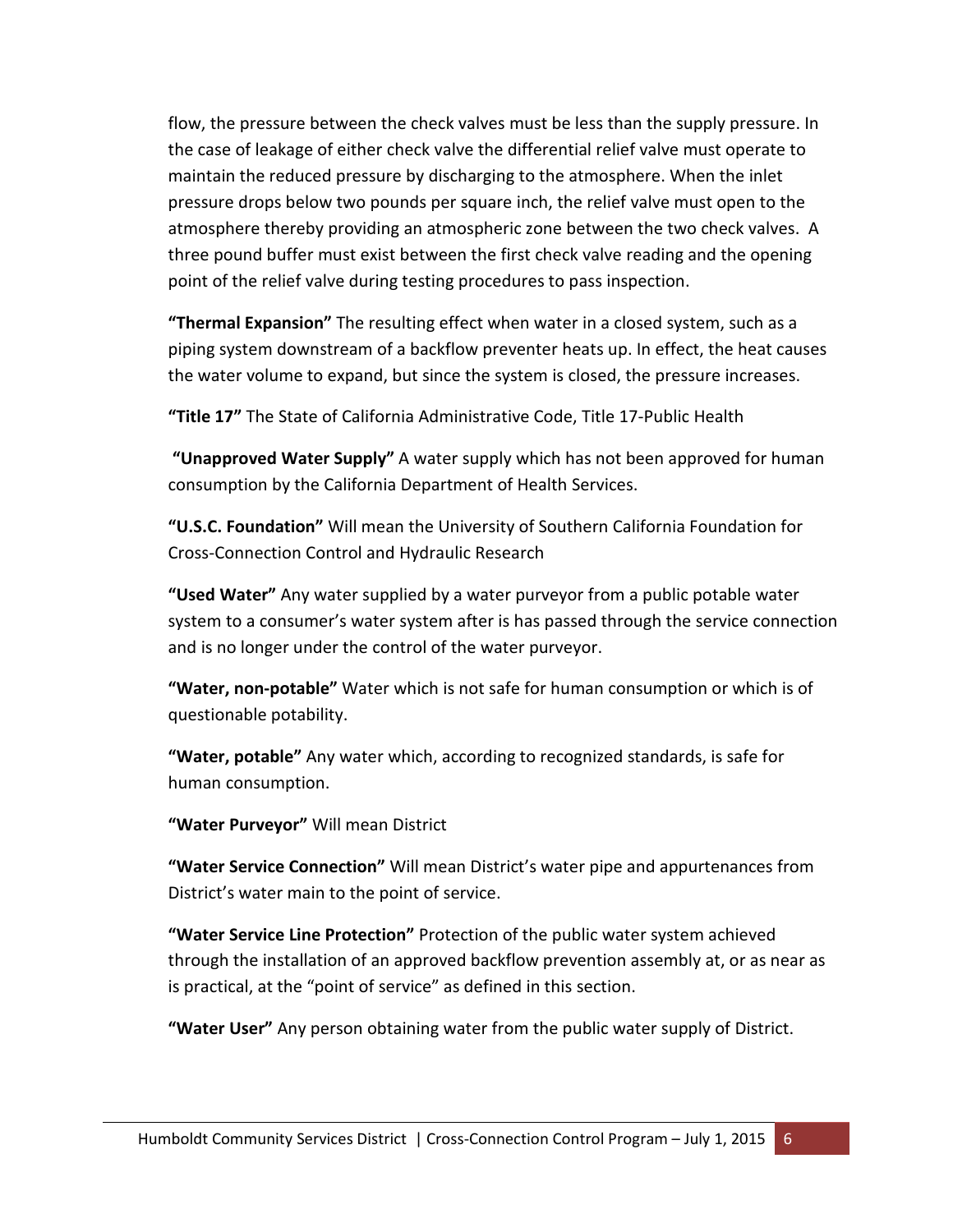#### **Section 3 District Responsibility**

Under the rules of Title 17- relating to cross-connection, the District has the primary responsibility to prevent water from unapproved sources or any other substances, from entering District's water system.

District is primarily responsible for the prevention of contamination and pollution of District's water system. Such responsibility begins at the point of origin of District's water supply and includes water mains, and ends at the point of service to the consumer's water system. District will insure adequate backflow and back-siphonage protection is maintained on consumer water systems directly or indirectly connected to District's system.

Periodically, as per Title 17, the District will conduct surveys to identify water user premises where cross-connections are likely to occur throughout the District.

District will not be responsible for any loss or damage directly or indirectly resulting from or caused by any improper or negligent installation, operation, use, repair, or maintenance of, or interfering with, any approved backflow prevention assembly, required by this policy, by any consumer or any other person.

District will not be held responsible for any losses or damages incurred by the consumer as a result of upgrading existing backflow prevention assemblies or the installation of approved backflow prevention assemblies.

The District may, at their discretion, require an industrial water user to designate a user supervisor when the water user's premises has a multipiping system that convey various types of fluids, some of which may be hazardous and where changes in the piping system are frequently made. The user supervisor shall be responsible for the avoidance of crossconnections during the installation, operation and maintenance of the water user's pipelines and equipment.

The District shall maintain all reports of testing and maintenance for a minimum of three years.

#### **Section 4 Customer Responsibilities**

The customer has the prime responsibility of preventing contaminants and pollutants from their water system from entering District's water system as required by this policy, California law, and Title 17.

The customer shall furnish and install all approved air gap separation or approved backflow prevention assemblies in accordance with this policy, Title 17, and as directed by the General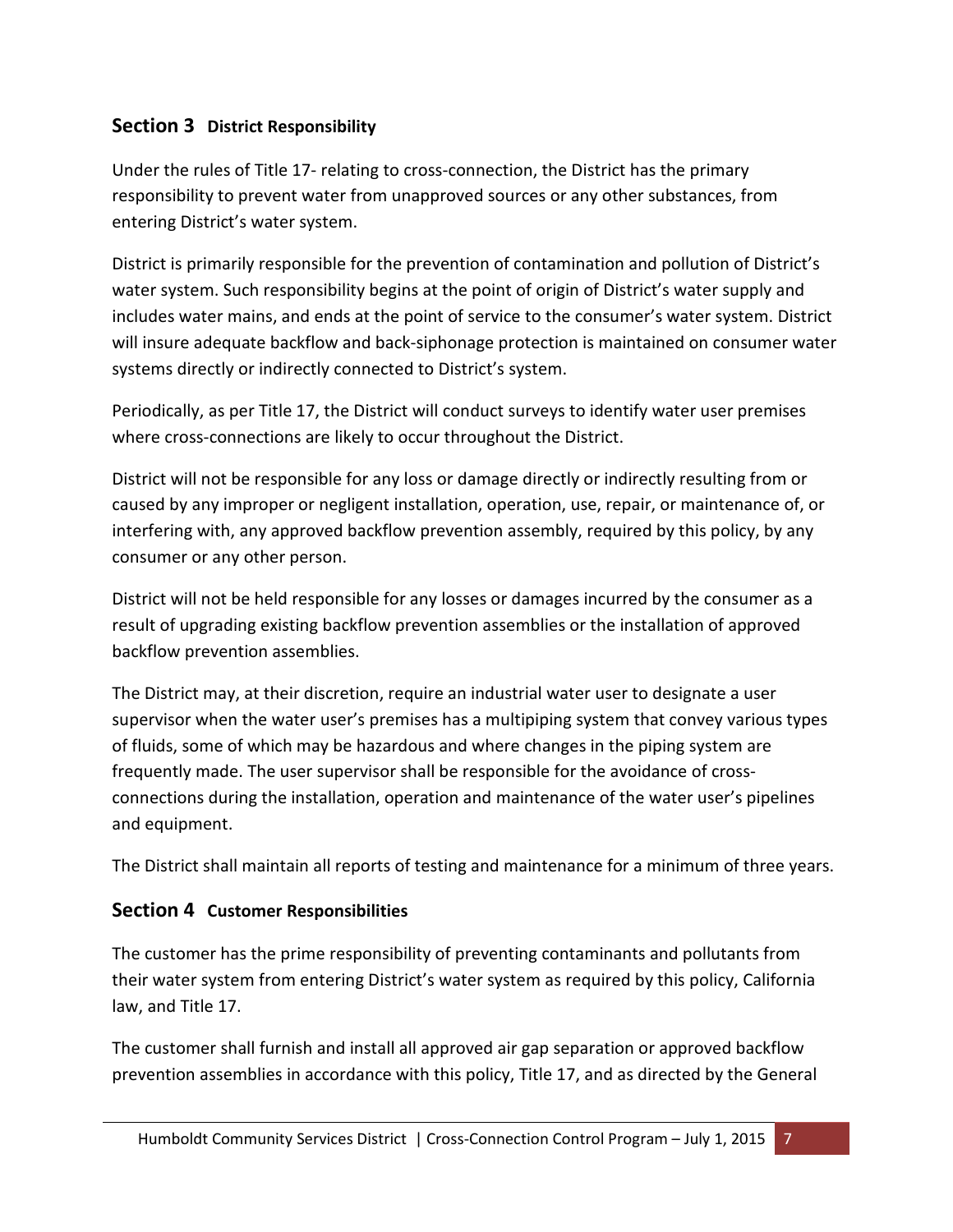Manager or his/her designee. All air gap separation and approved backflow prevention assemblies shall be kept in good working order and in safe condition.

Annually, or upon notification by the District, the customer shall test, repair or replace existing air gap separation and backflow prevention assemblies determined to be unapproved, defective or not providing the level of protection specified in this policy. The length of time allotted for the correction of the deficiency shall be two weeks after notification. All work shall be arranged by the owner. In the event water service is to be maintained during the repair or removal of an existing backflow prevention assembly, the customer shall provide that an approved backflow prevention assembly be temporarily installed. The temporary approved backflow prevention assembly shall be tested at the time of its installation.

The customer shall bear all costs of testing and inspections provided by the certified backflow prevention assembly tester. The customer shall bear all costs for the installation of approved air gap separation, approved backflow prevention assemblies, and if necessary thermal expansion tank. The customer shall bear all costs for the installation of pumps or renovation of existing consumer piping, as a result of any decreases in line pressure attributed to the upgrading of existing backflow prevention assemblies or the installation of approved backflow prevention assemblies.

The customer's premises shall be available for inspection at all reasonable times to the District to determine if protection of District's water system is required. When a hazardous condition becomes known, the District may deny or immediately discontinue service to the premises by providing for a physical break in the service line until the customer has corrected the condition(s). Hazardous conditions which may require immediate disconnection are: those situations which would require an approved air-gap or an approved reduced pressure principle assembly.

Should a customer wish the removal of an existing backflow prevention device, said customer may submit a written request to the District for re-evaluation of potential hazards and/or recommendations for in-lieu of water service line protection. Within thirty (30) days from receipt of the written request, the District will have scheduled an on-site inspection of the premises with a written report of findings to the customer issued shortly thereafter.

#### **Section 5 Certification of Backflow Prevention Assembly Testers**

Backflow prevention assembly testers are limited to those individuals with a current certificate of competence from an organization recognized by the California Department of Health Services. Have the proper testing equipment that has been calibrated to the manufacturer's specifications within the last 12 months. In addition, their name must appear on the list of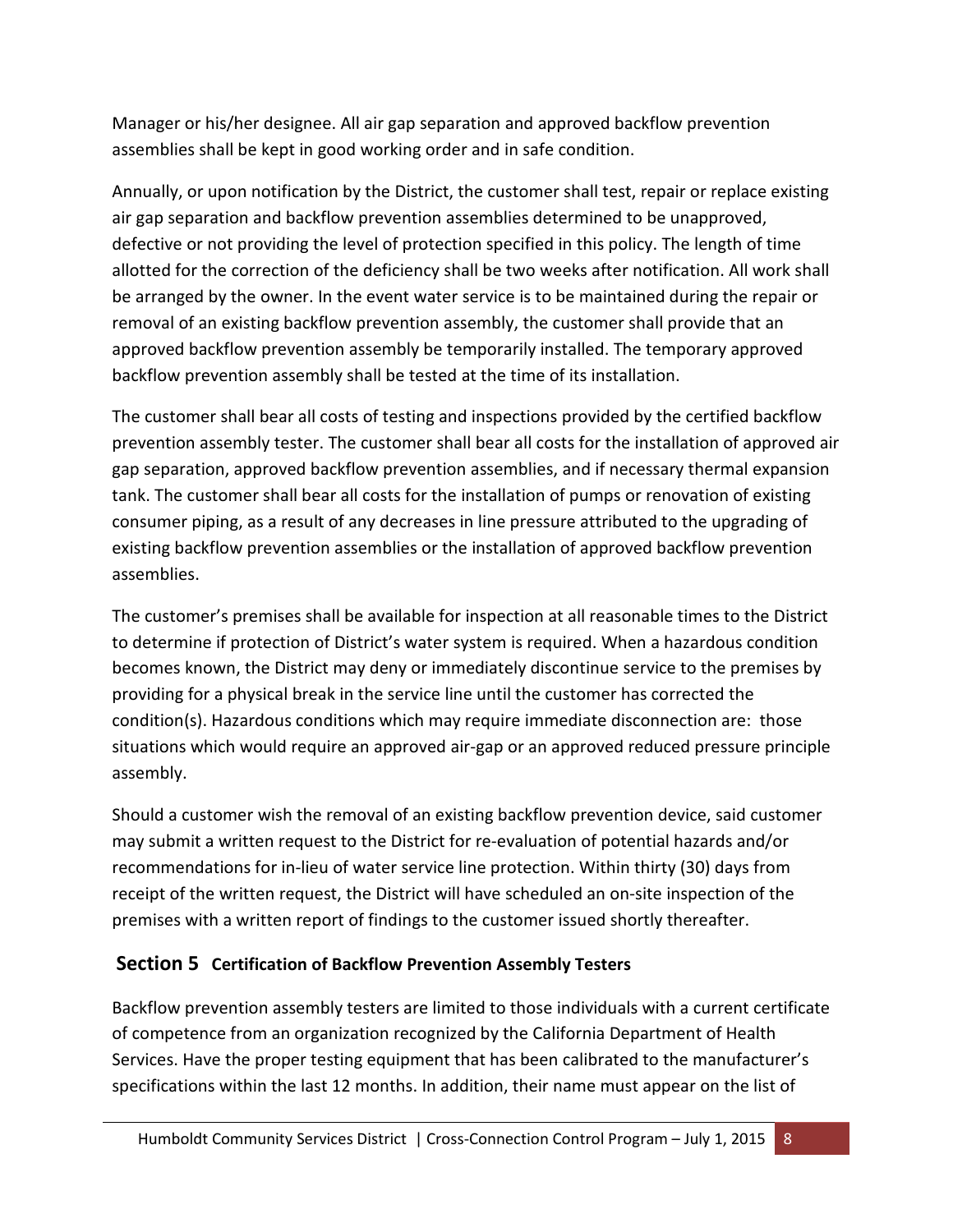District approved testers. A current list of certified backflow prevention assembly testers shall be kept on file in the office of District and will be made available upon request. A person may be added to the approved tester list by the submission of a certificate of completion from an approved backflow device tester's course and performance examination, along with a copy of the calibration report for the test gauge that will be used in field testing procedures. The report shall demonstrate that the testing equipment has been calibrated to the manufacturer's specifications within the last 12 months. Should a question arise about the competency of any individual tester, the final determination of certified tester's ability to perform backflow prevention assembly testing within the District's boundaries rests with the General Manager.

#### **Section 6 Testing and Reports**

Testing of backflow prevention assemblies shall be performed by certified backflow prevention assembly testers. Approved backflow prevention assemblies shall be tested immediately after they are installed, relocated, or repaired and not placed in service unless they are functioning as required. The General Manager or his/her designee will ensure that as a minimum, each approved backflow prevention assembly is tested at the time of installation and annually thereafter to assure proper operation. In instances where a hazard is deemed great enough, testing may be required at more frequent intervals. Test procedures shall be those currently recommended by the USC Foundation or the AWWA.

The General Manager or his/her designee shall notify the customer when tests are required. Necessary test forms shall be provided and completed by the certified backflow prevention assembly tester and returned to the District.

Reports of tests of backflow prevention assemblies that have passed shall be filed with District within 20 calendar days.

Reports of tests of backflow prevention assemblies that have failed shall be filed with District within 5 calendar days.

#### **Section 7 Existing Backflow Prevention Assemblies**

Backflow assemblies in service at the time of adoption of this Program, which do not comply with the provisions of this policy, may continue in use until the assembly is no longer able to pass the required testing.

Any such assembly that is determined to be defective shall be replaced by an assembly that complies with the provisions of this Program.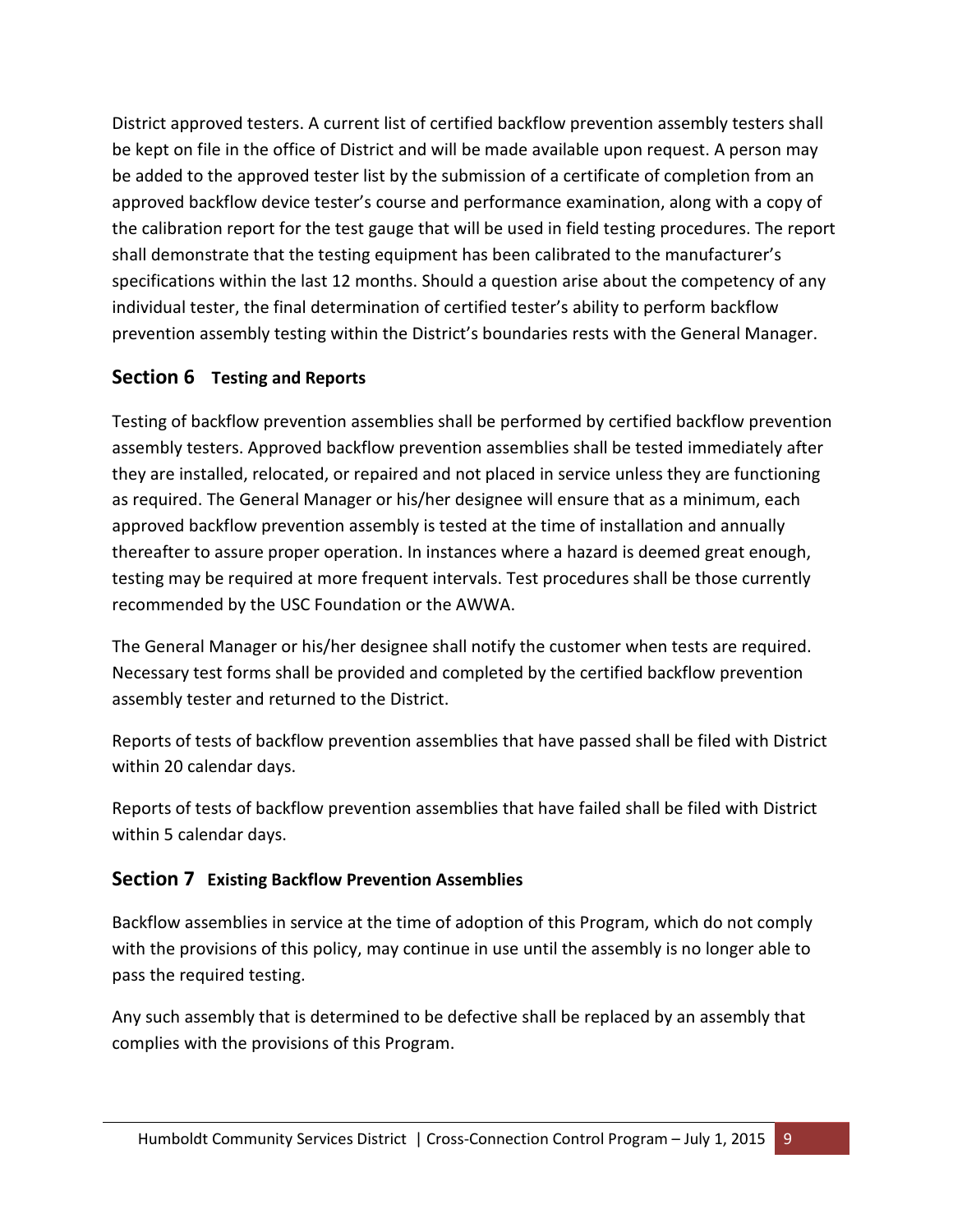#### **Section 8 Installation Requirements for Backflow Prevention Assemblies**

- A. Air-gap separation (AG)
	- 1. An air-gap separation shall be located on the Owner and/or Operator's side of, and as close to, the service connection, as is practicable.
	- 2. All piping from the service connection to the receiving tank shall be above grade and should be accessible for visual inspection, unless otherwise approved by the District.
	- 3. Required air-gap is at least twice the diameter of the supply pipe measured vertically above the overflow rim of the receiving vessel; in no case less that 1 inch.
- B. Reduced Pressure Principle Assembly (RP)
	- 1. RP to be installed in an outdoors location, above ground, in a horizontal and level position, on the Owner and/or Operator's side of, and as close to, the service connection, as is practicable, unless otherwise approved by the District.
	- 2. RP to be installed a minimum of 12 inches above finished grade and not more than 36 inches above finished grade as measured from the bottom of the assembly, and shall be readily accessible for maintenance and testing.
	- 3. There shall be no outlet, tee, tap, take-off, or connection of any sort to or from the supply pipe line, between the service connection and the backflow prevention assembly.
	- 4. RP shall be installed in such a way that no part of the assembly will be submerged during normal operating and weather conditions.
- C. Double Check Valve Assembly (DC)
	- 1. DC to be installed in an outdoors location, above ground in a horizontal and level position on the Owner and/or Operator's side of, and as close to the service connection as is practicable, unless otherwise approved by the District.
	- 2. DC to be installed a minimum of 12 inches above finished grade and not more than 36 inches above finished grade as measured from the bottom of the assembly, and shall be readily accessible for maintenance and testing.
	- 3. There shall be no outlet, tee, tap, take-off or connection of any sort to or from the supply pipe line, between the service connection and the backflow prevention assembly.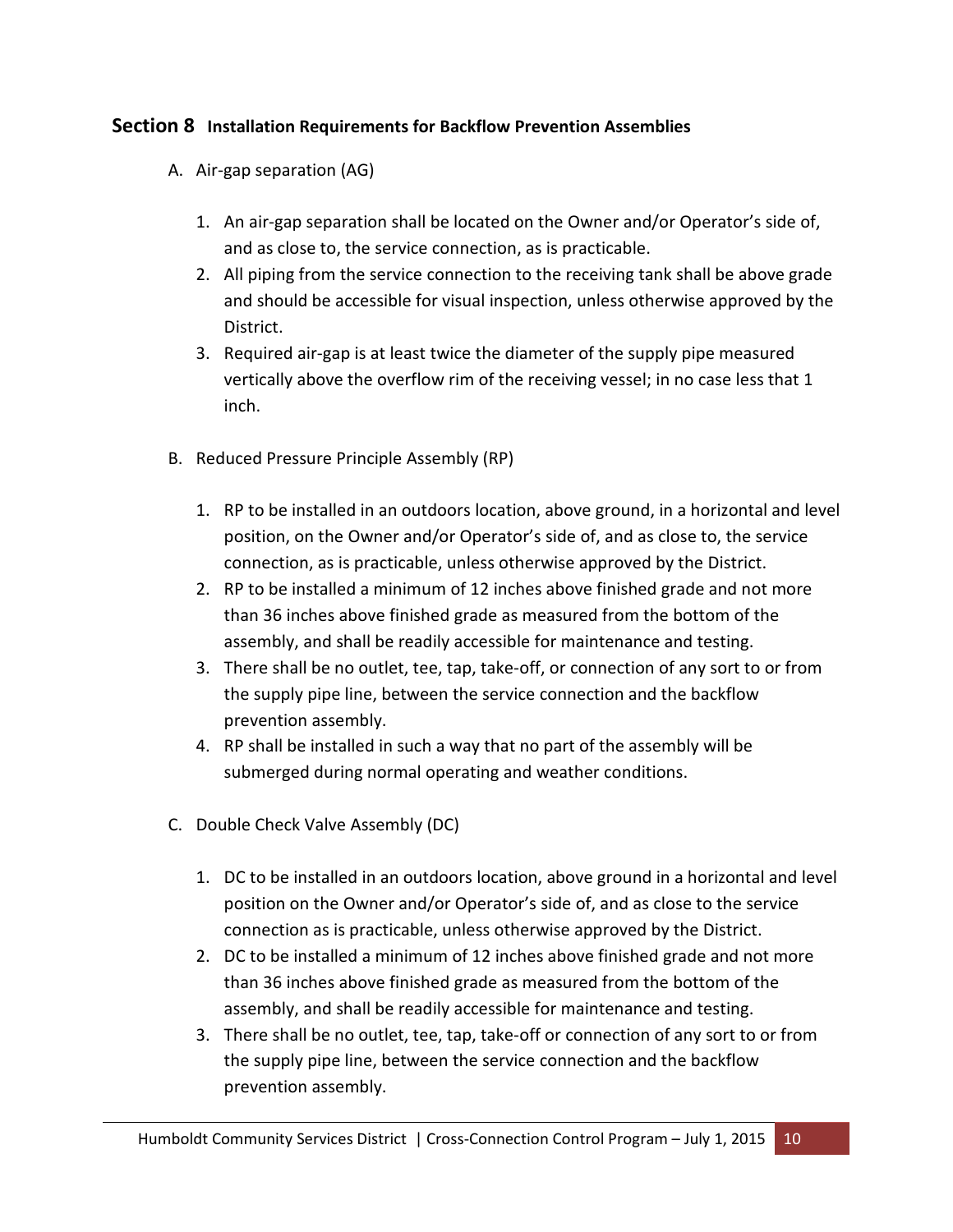- D. Pressure Vacuum Breaker (PVB)—Landscape installation only
	- 1. PVB to be installed at least twelve inches above all downstream piping and outlets; it may be used under continuous pressure.
	- 2. May only be used to prevent against backsiphonage.
- E. Atmospheric Vacuum Breaker (AVB)—Landscape installation only
	- 1. AVB to be installed at least six inches above all downstream piping and outlets; it may not be subjected to continuous pressure.
	- 2. It may only be in use for twelve hours out of any twenty-four hour period and may have no shutoff valves or control valves downstream.
	- 3. May only be used to prevent against backsiphonage.

#### **Section 9 Backflow Protection Requirement**

- A. Where protection is required:
	- 1. Protection shall be required at each service connection from a public water system that supplies water to premises having an auxiliary water system.

2. Protection shall be required at each service connection from a public water system that supplies water to premises on which any substance is or may be handled in such a manner as to permit entry Into a public water system, including water originating from a public water system which is or may be subjected to deterioration in sanitary' quality.

3. Protection shall be required at each service connection to any premises that has cross-connections unless such cross-connections are abated to the satisfaction of the District.

The type of protection that shall be provided to prevent backflow into a public water system or a small water system shall be commensurate with the degree of hazard that exists on the Owner and/or Operator's premises. The types of backflow prevention devices that may be required (listed in an increasing level of protection) include: Atmospheric Vacuum Breaker (AVB), Pressure Vacuum Breaker (PVB), Double Check Valve Assembly (DC), Reduced Pressure Principle Assembly (RP), or an Air-Gap Separation (AG). The Owner and/or Operator may choose a higher level of protection than required by this Section. Premises or situations which are not listed in this Section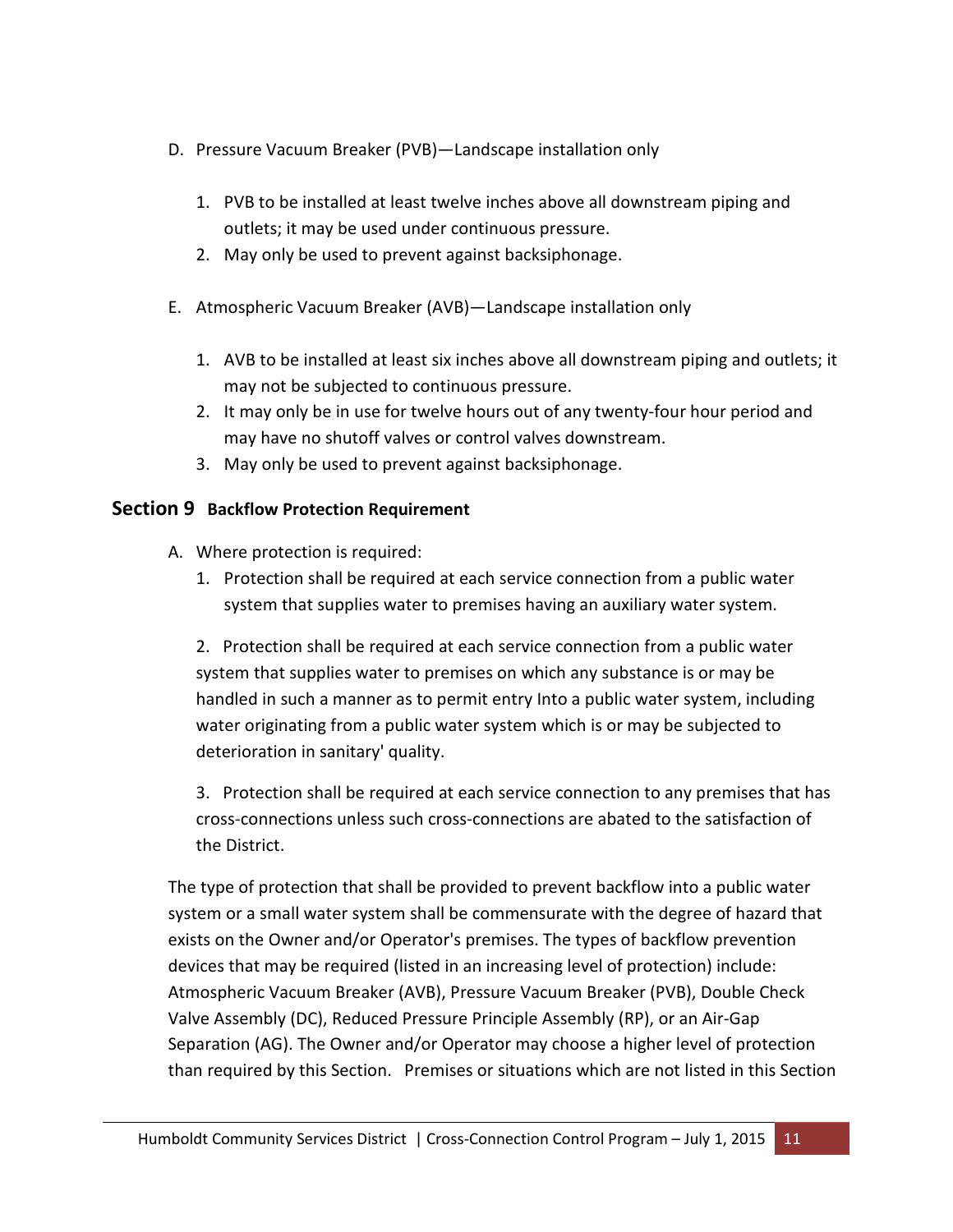shall be evaluated on a case by case basis and the appropriate type of protection shall be determined by the General Manager or his/her designee.

 The minimum level of required service connection protection at specific Owner and/or Operator's premises and facilities shall include the following, unless otherwise specified by a cross connection control hazard assessment performed by the District:

- 1. Aircraft and Missile Plants -- RP
- 2. Automotive Plants RP
- 3. Autopsy Facilities RP

4. Auxiliary Water Systems — Defined as any water supply on, or available to, an Owner and/or Operator's premises other than an approved public water system:

a. Auxiliary water systems with no known cross-connections - DC

- b. Auxiliary water systems where cross-connections are known to exist RP
- 5. Beauty Salons—RP
- 6. Beverage Bottling Plants RP
- 7. Breweries RP
- 8. Buildings.

a. Hotels, apartment houses, public and private buildings, or other structures where sewage pumps and/or sewage ejectors have been installed — RP

b. Any commercial structure in which the specific business activity cannot be ascertained — RP

c. - Multi-storied buildings that use booster pumps or elevated storage tanks to distribute potable water within the premises — DC

d. Any building that exceeds forty (40) feet in height, as measured from the service connection to the highest water outlet -- DC

9. Canneries, Packing Houses and Reduction Plants — RP

10. Chemical Plants —Any premises, served from a public water supply, where there is a facility requiring the use of water in the Industrial process of manufacturing, storing, compounding or processing chemicals. This will also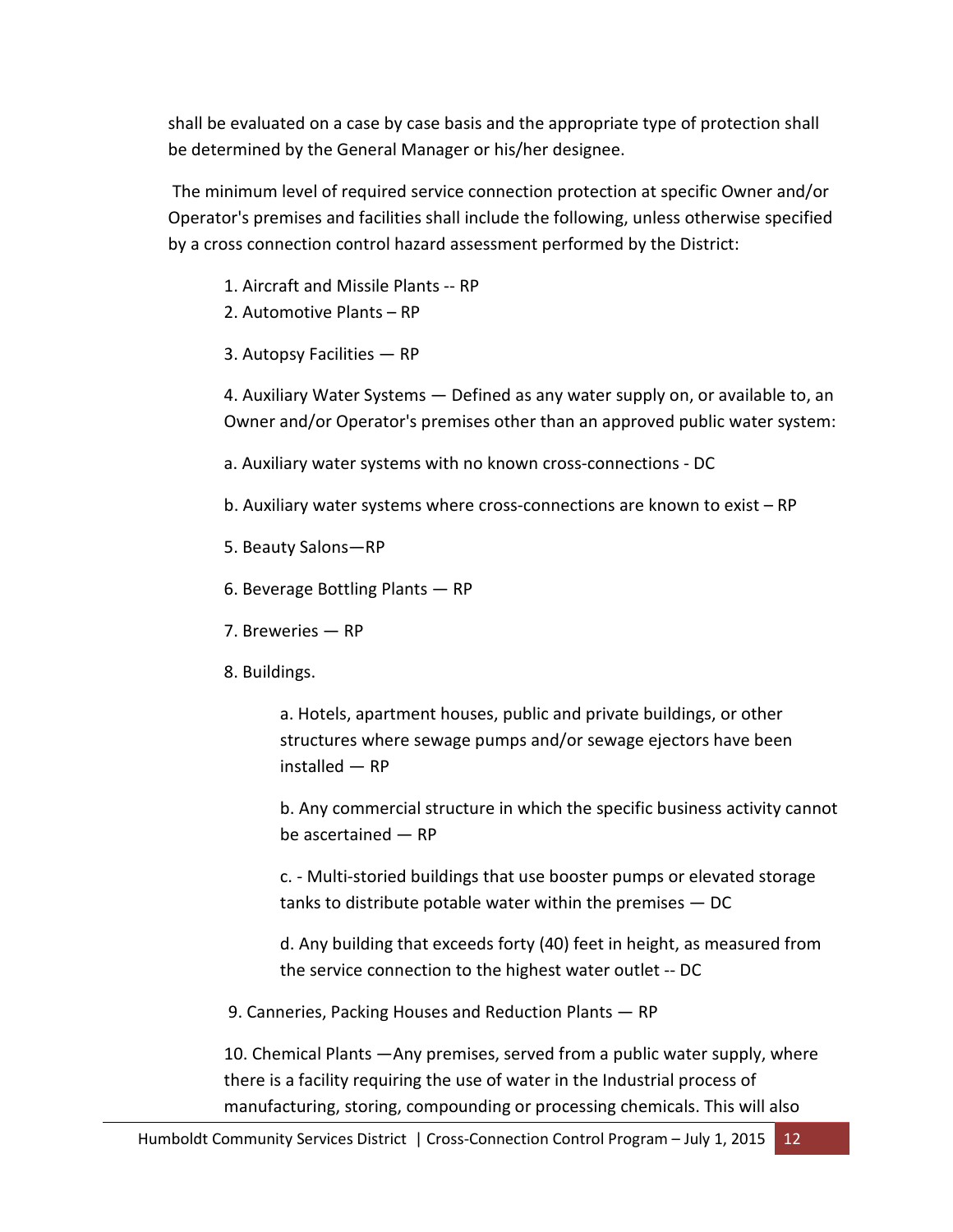include facilities where chemicals are used as additives to the water supply or in the processing of products  $-$  RP

11. - Chemically Contaminated Water Systems — Any premises, served from a public water supply, where chemicals are used as additives to the water supply, or where the water supply is used for transmission or distribution of chemicals, or where chemicals are used with water in the compounding or processing of products — RP

12. Cold Storage Plants -- RP

13. Convalescent Homes — RP

14. Dairy Processing plants — RP

15. Dental Clinics -- RP

16. Dry Cleaning Facilities -- RP

17. Dye Works — RP

18. Film Processing Facilities or Film Manufacturing Plants - RP

19. Fire Protection Systems that are supplied from a public water system:

A. Low-Hazard Fire Protection Systems:

I. Fire protection system is directly supplied from a public water system and where there is an auxiliary water supply on or to the premises (not Interconnected.) — DC

II. Fire protection system is supplied from a public water system and where either elevated storage tanks or fire pumps which take suction from private reservoirs and tanks are used — DC

Ill. Fire protection system is directly supplied from a public water system and interconnected with another public water service — DC

IV. Fire protection system is directly supplied from a public water system. –DC

V. A residential fire sprinkler system that is not a multipurpose wet-pipe sprinkler system (fire sprinkler system is connected to two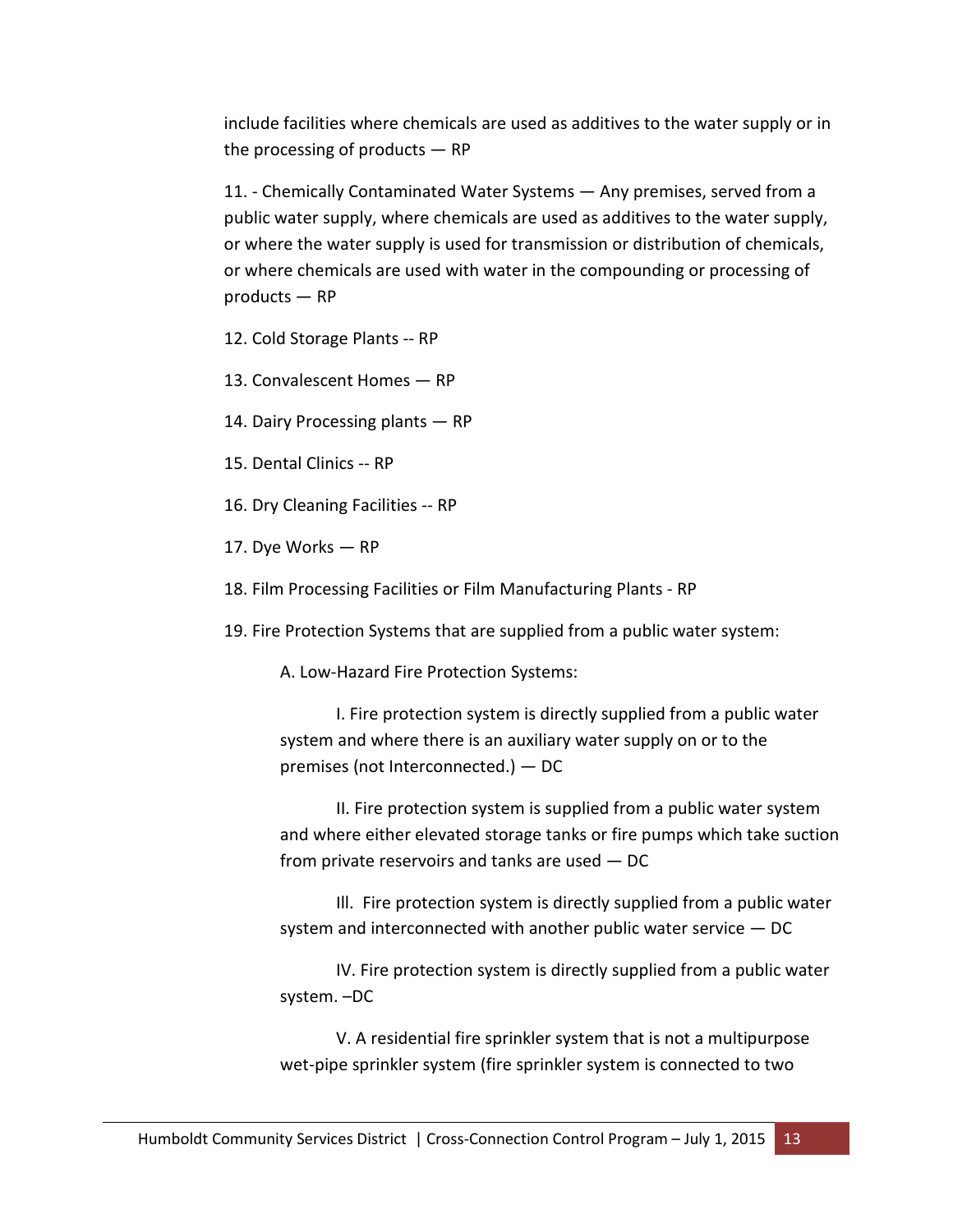domestic plumbing fixtures located in separate rooms). – No device needed

VI. Stand-alone sprinkler system; shall be separate and independent from the domestic potable water distribution system. – DC

B. High-Hazard Fire Protection Systems:

I. Fire protection system is directly supplied from a public water system and interconnected with an auxiliary water supply — RP

II. Fire protection system is supplied from a public water system and contains any hazardous substance — RP

20. Hazardous or potentially •hazardous treatment processes, handling and/or pumping equipment interconnected to a piping system that can be connected to the public water system - AG

21. Hospitals — RP

22. Ice Manufacturing Plants — RP

23. Irrigation Systems:

a. Premises or locations where facilities have been installed for pumping, injecting or spreading fertilizers, pesticides or other hazardous substances — RP

b. Premises or locations having a separate service connection for Irrigation purposes — RP

c. Premises or locations with no booster pumps or other conditions listed in part a. or b. of this section.—AVB, or PVB

24. Laboratories — Including, but not limited to, teaching institutions, biological and analytical facilities — RP

25. Laundries (Commercial) -- RP

26. Medical Buildings and Clinics — RP

27. Metal Manufacturing, Cleaning, Processing or Fabricating Plants — RP

28. Morgues — RP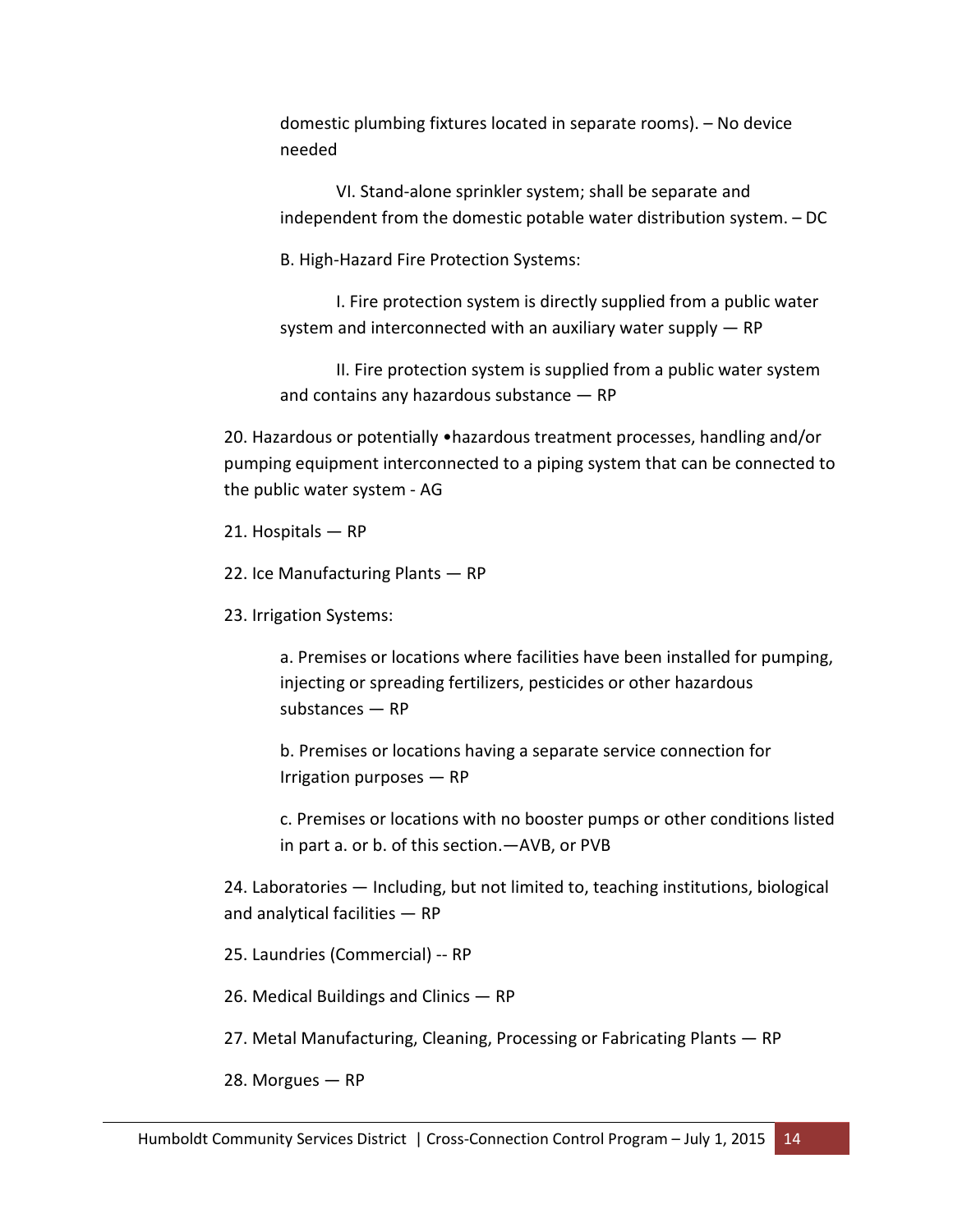29. Mortuaries -- RP

30. Multi-Storied Buildings (see "Buildings" above)

31. Multiple Services: Includes two or more interconnected services provided by one or more water suppliers to a single Owner and/or Operator complex - RP

32. Nursing Homes — RP

33. Oil/Gas Production, Storage or Transmission premises — RP

34. Paper and Paper Products Manufacturing Plants — RP

35. Plastic Manufacturing, Extruding and Injection Molding — RP (see "Chemical Plants" above)

36. Plating Plants — RP

37. Portable Spray or Cleaning Equipment which can be connected to a public water system — AG

38. Radioactive Materials or Substances — Plants or Facilities that process, handle or store radioactive materials or substances — RP

39. Recycled Water Distribution Systems:

a. Premises where the public water system is used to supplement the recycled water system — AG

b. Premises where recycled water is used and there is no interconnection with the potable water system  $-$  RP

40. Restricted, Classified or Other Closed Facilities — RP

41. Rubber Manufacturing Plants — Natural or Synthetic — RP

42. Sand and Gravel Plants — RP

43. Sanitariums — RP

44. Schools, Colleges and Universities — RP

45. Sewage treatment processes, handling and/or pumping equipment interconnected to a piping system that can be connected to the public water system - AG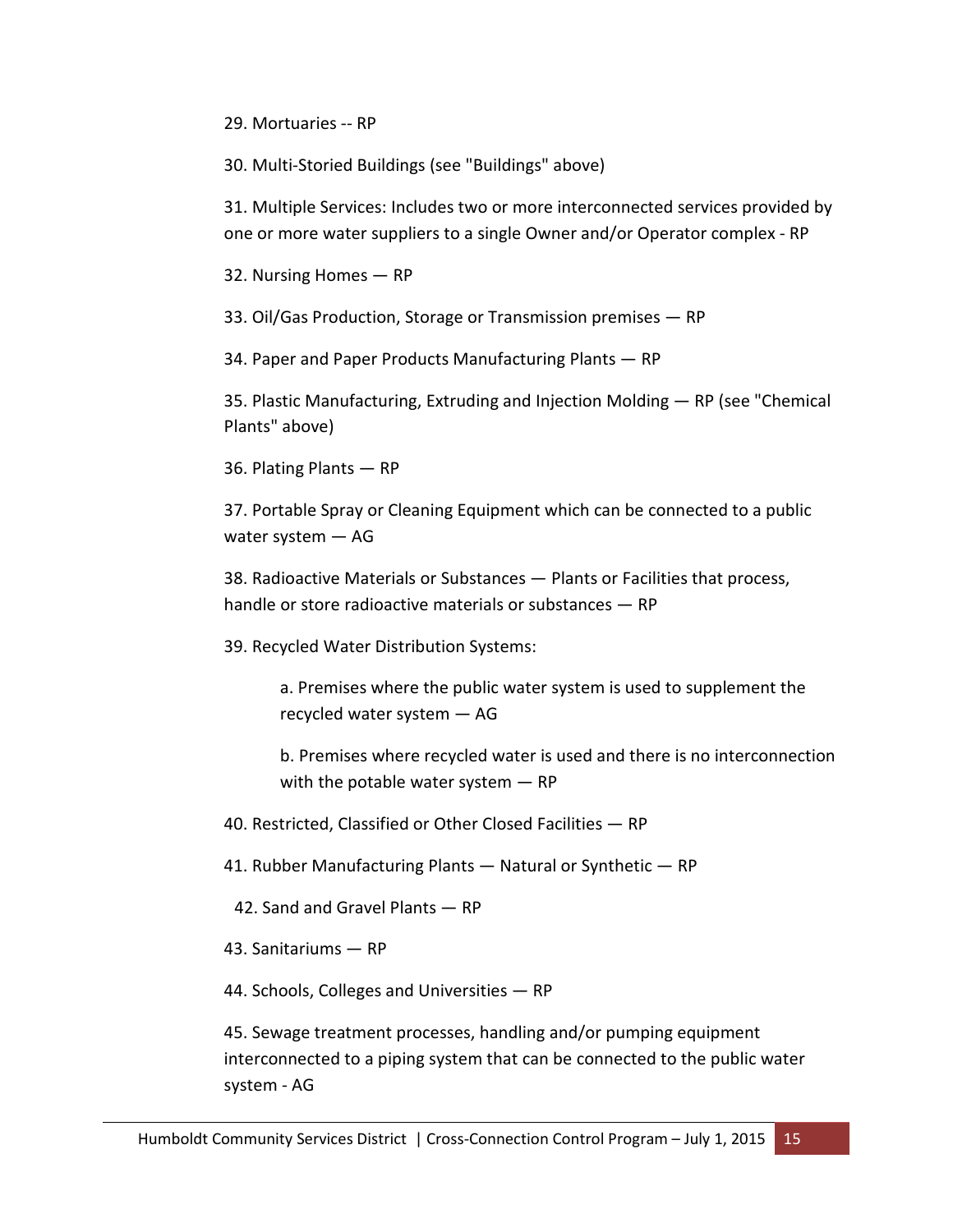46. Solar Heating Systems:

a. Solar collector system which contains any hazardous substance and where there is a direct makeup connection to the public water system  $-$ RP

b. Service connection protection is not required for "once through" solar heating systems including, but not limited to, domestic hot water systems.

- 47. Swimming Pools—RP or DC
- 48. Tank Trucks AG (see "Portable Spray" and "Cleaning Equipment" above)
- 49. Vehicle Washing Facilities RP
- 50. Veterinary Clinics RP

51. Waterfront Facilities and Industries — including, but not limited to, docks, fisheries, fish hatcheries and marinas — RP

52. Water Storage Tanks – AG (at service connection), RP, or DC

53. Water Troughs—AG, or DC

#### **Section 10 Notice of Violation**

The General Manager or his/her designee may issue a Notice of Violation to any customer found to be in violation of a provision of this Program, including, but not limited to, any regulation, information request, order, variance, condition, or other requirement that the District is authorized to enforce or implement pursuant to this Program.

#### **Section 11 Notice of Violation—Content**

- A. In addition to any other content, a Notice of Violation shall contain the following elements:
- 1. A statement of the District's findings that indicate a violation has occurred.
- 2. A citation of the provision of this policy including any regulation, permit, information request, order, variance, condition, or other requirement that has been violated.
- 3. A date by which any customer must be in compliance with this policy including any regulation, permit, information request, order, variance, condition, or other requirement, or a date by which an action plan must be submitted by the customer to propose a means and time frame by which to correct violations. The General